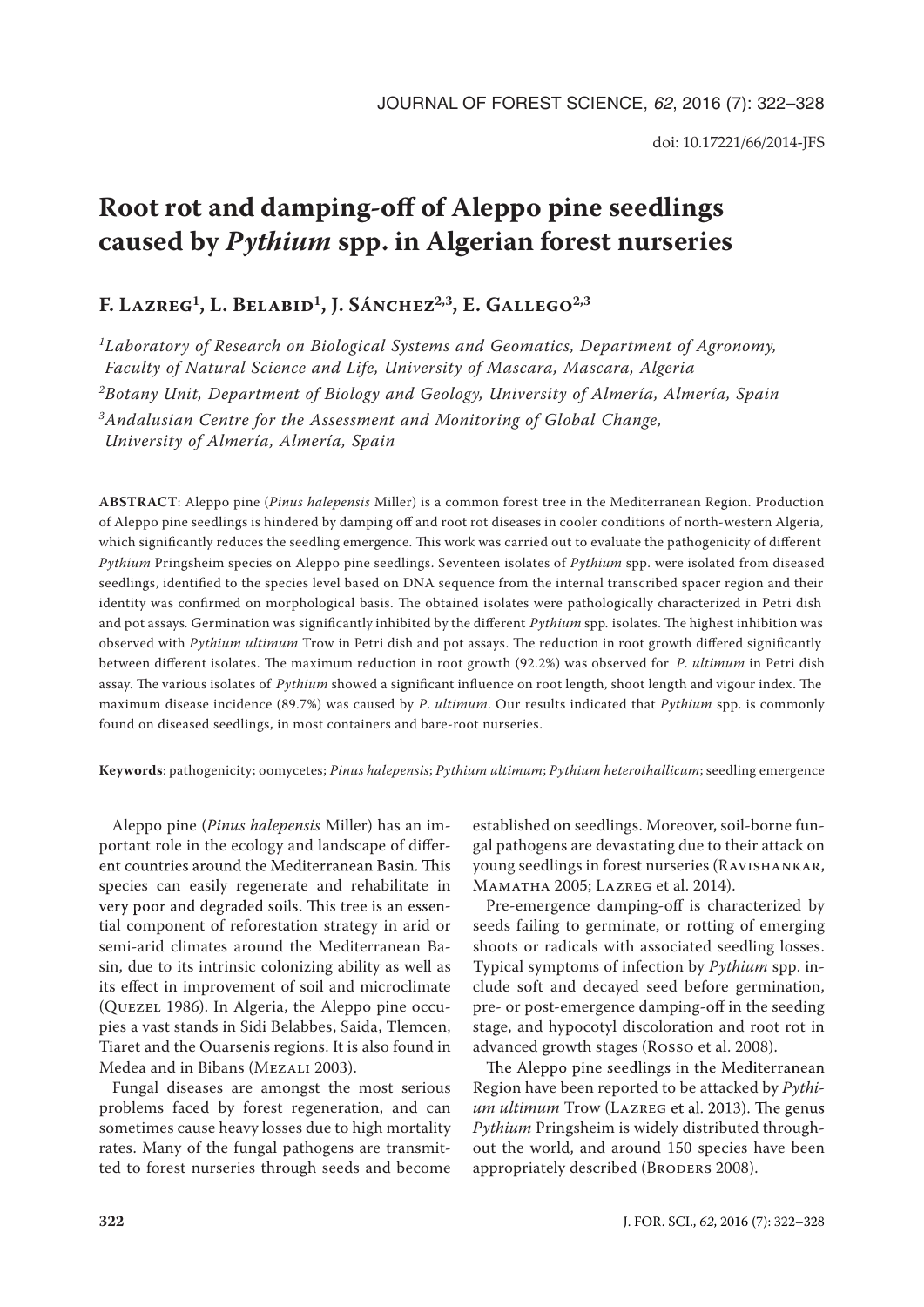In some cases, the increased prevalence of seedling diseases such as damping-off is associated with the relative abundance of pathogenic *Pythium* species (Pankhurst et al. 1995). *Pythium* is able to colonize plant residues left on the soil from the previous crop, which leads to an inoculum build up in the seed bed. If this cycle is repeated in the course of several years, it may contribute to an increase in pathogenic *Pythium* populations in the soil (PANKHURST 1995). Once a *Pγthium* sp. invades a field or greenhouse, it quickly propagates and disperses, resulting in serious yield loss.

To develop efficient disease control strategies, we need to understand the infection routes of the pathogens, monitor their presence in fields and greenhouses, and find effective ways to eliminate the pathogens (Kageyama 2014).

Due to scarce studies on diseases of forest nurseries in Algeria, a multifaceted effort was deployed in order to evaluate the problems by approaching them from different angles. The purpose of this research was to evaluate the pathogenicity of different *Pythium* species on Aleppo pine seedlings from Algerian forest nurseries.

#### **MATERIAL AND METHODS**

**Fungal material**. Diseased Aleppo pine seedlings were collected from four forest nurseries in northwestern Algeria (Fig. 1). Information on the origin

and host tissue of each isolate used is listed in Table 1. Sampling was carried out during the winter and spring of 2008–2010. Segments from the decayed roots and discoloured stems of about 5 mm length were disinfected, and then were rinsed three times in distilled water. The segments were dried on sterilized filter paper and then cultured on a corn meal agar (CMA) medium. *Pythium* isolates were identified to the species level on the basis of morphological observation (PLAATS-NITERINK, VANDER 1981; Dick 1990) and an analysis of the rDNA internal transcribed spacer (ITS) sequence. The NCBI BLAST search program (Version 2, 2012) was used to search similar sequences from the NCBI Gen-Bank sequence database for the 5.8S-ITS sequence for oomycetes. The GenBank accession number was presented (Table 1). A total of 17 isolates of *Pythium* spp. were obtained during routine isolations from Aleppo pine seedlings exhibiting disease symptoms. Isolates comprised three *Pythium* species: *P*. *ultimum* (14 isolates), *Pythium glomeratum* B. Paul (2 isolates) and *Pythium heterothallicum* W.A. Campbell & F.F. Hendrix (1 isolate).

**Inoculum**. The collected diseased tissues were cut to pieces (3–5 mm) and surface disinfected by immersing in 0.5% sodium hypochlorite for 1 min. The disinfected pieces were grown on a CMA selective medium that contained penicillin, streptomycin sulphate, pimaricin. After incubation on CMA plates for 4 days at 25°C, fungal cultures

Table 1. Isolates of *Pythium* species used in this study

| N <sub>0</sub> . | Code                          | Taxon                                              | Nursery<br>location    | <b>Tissue</b><br>isolation | Isolation<br>date | NCBI GenBank<br>accession |
|------------------|-------------------------------|----------------------------------------------------|------------------------|----------------------------|-------------------|---------------------------|
| 1                | U3CR                          | P. ultimum var. ultimum Trow                       | Relizane (Safa Dahra)  | stem                       | 25-12-2008        | JX191921                  |
| 2                | U7CR                          |                                                    |                        | stem                       | 20-12-2008        | JX191922                  |
| 3                | U6RR                          |                                                    |                        | root                       | 20-12-2008        | JX191924                  |
| 4                | U8CR                          |                                                    |                        | stem                       | 15-02-2009        | JX191925                  |
| 5                | U <sub>6</sub> CR             |                                                    |                        | stem                       | 15-02-2009        | JX191926                  |
| 6                | U14CR                         |                                                    |                        | stem                       | 20-12-2009        | JX191933                  |
| 7                | U <sub>2</sub> R <sub>R</sub> |                                                    |                        | root                       | 15-02-2010        | JX191930                  |
| 8                | U <sub>2</sub> CR             | P. ultimum Trow                                    | Relizane (Safa Dahra)  | stem                       | 15-03-2009        | JX191929                  |
| 9                | U4CR                          |                                                    |                        | stem                       | 15-03-2009        | JX191931                  |
| 10               | U5RT                          |                                                    |                        | root                       | 10-02-2009        | JX191928                  |
| 11               | <b>U12RT</b>                  | P. ultimum var. ultimum Trow                       | Tlemcen (conservation) | root                       | 15-03-2009        | JX191932                  |
| 12               | U7RT                          |                                                    |                        | root                       | 10-02-2009        | JX191934                  |
| 13               | U17RT                         |                                                    |                        | stem                       | 25-02-2010        | JX191935                  |
| 14               | U1RT                          | P. ultimum Trow                                    | Tlemcen (conservation) | root                       | 10-02-2009        | JX191927                  |
| 15               | U35RS                         |                                                    | SBA/Sfisef N3          | root                       | 26-12-2009        | JX191936                  |
| 16               | <b>U16RS</b>                  | P. glomeratum B. Paul                              |                        | root                       | 09-03-2009        | JX191937                  |
| 17               | U15RS                         | P. heterothallicum<br>W.A. Campbell & F.F. Hendrix | SBA/Sfisef N1          | root                       | 22-09-2009        | JX191923                  |

SBA – Sidi Bel Abbes, N1 – nursery 1, N3 – nursery 3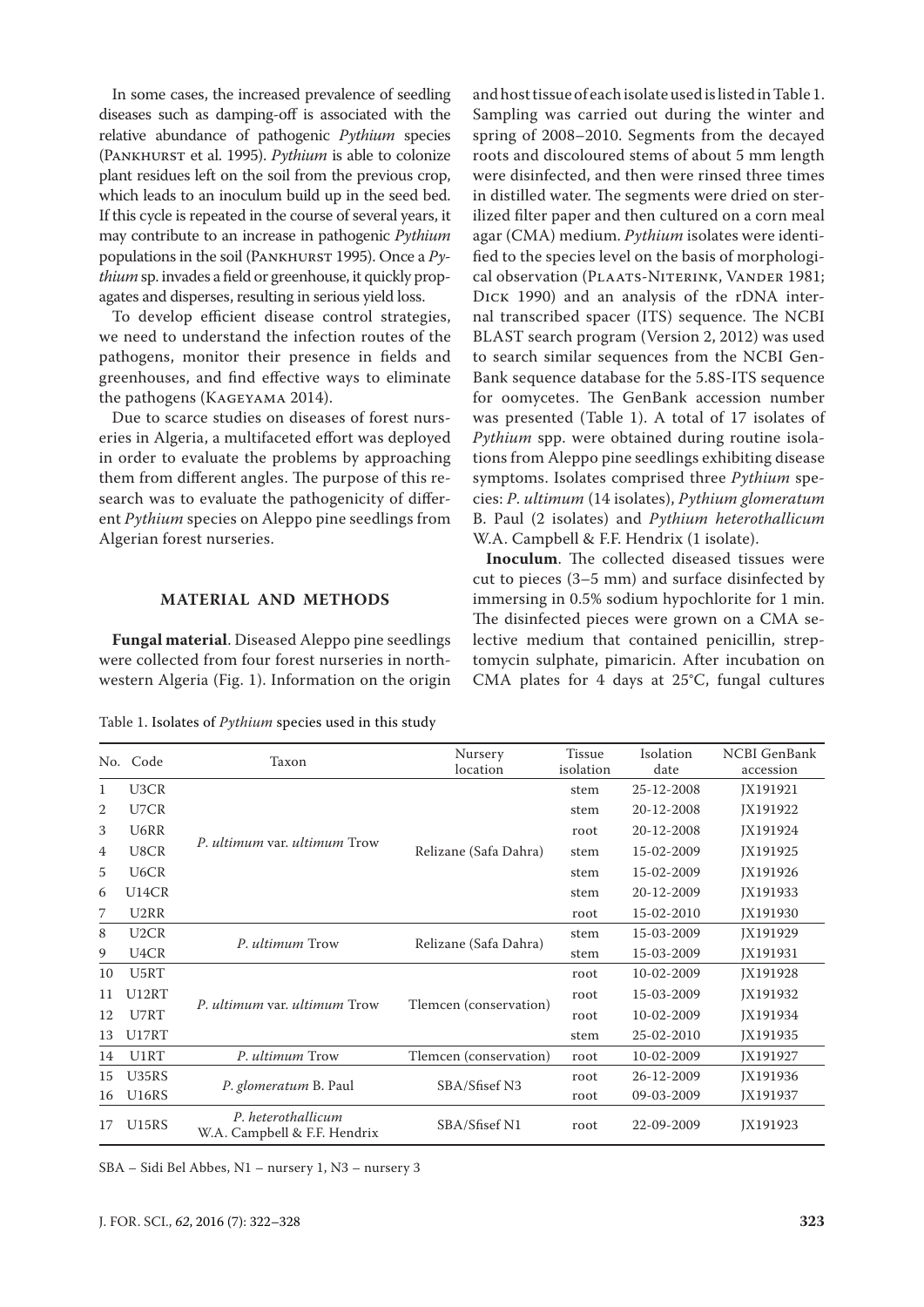

Fig. 1. The location of nurseries from which the isolates of *Pythium* Pringsheim species were obtained 1 – Tlemcen (conservation), 2 – Sidi Bel Abbes/Sfisef N1, 3 – Sidi Bel Abbes/Sfisef N3, 4 – Relizane (Safa Dahra)

were transferred to plates containing 2% water agar (Pahlavani et al. 2009). These plates were kept at room temperature for 24 h and the pathogen was purified by a single hyphal tip isolation technique. Liquid cultures of fungi were prepared by adding inoculum discs and grass blades to sterile water in a Petri dish at 25°C.

Inoculum was produced as described earlier (Kirkpatrick et al. 2006) by adding 5 mm plugs of each isolate to a previously sterilized 500 ml flask containing 237.5 g of sand, 12.5 g of cornmeal and 80 ml of deionised water. Isolates were allowed to grow on the medium for 9 days, and the flasks were shaken every other day to disperse the inoculum evenly.

**Seed germination**. Aleppo pine seeds were surface disinfected by agitation in 2% NaOCl solution on a shaker at 120 rpm for 25 min, rinsed four times in sterile distilled water and dried on sterile filter paper. Seeds were wrapped in moistened, sterile cheesecloth, enclosed in Petri dishes of 12 cm diameter, and incubated at 25°C for 3 weeks (Lazreg et al. 2014).

**Pathogenicity test**. The effect of *Pythium* isolates on seed germination and root development was tested in two different assays (Petri dish assay and pot assay) (Zhang, Yang 2000). For Petri dish assay each *Pythium* isolate was grown on CMA for 4 days and ten seeds were placed on each colony. The

Petri dishes were incubated at 22°C. Seeds placed on CMA media without inoculum served as control.

The pathogenicity of the isolates was estimated as the percentage of inhibition of seed germination and the inhibition of young seedling's root development (BRODERS 2008).

For pot assays, the inoculum from each isolate was transferred to three 500 ml pots, and ten Aleppo pine seeds were sown in each pot with three replicates for each isolate (BRODERS 2008). Four weeks later, seedlings were carefully removed from the pots, and excess soil was gently removed from roots (the remaining soil was considered rhizosphere soil). Roots were then washed under running tap water for 2 min. Shoot and root length was recorded for each seedling according to Menzies et al. (2005). Symptoms on roots were rated as follows: (*i*) no symptom, (*ii*) slight root rot and discoloration, (*iii*) moderate root rot, (*iv*) extensive root rot. Flasks was inoculated as described by Teymoori et al. (2012). The disease incidence was calculated using Eq. 1 (Song et al. 2004):

## $\Sigma$ scale × number of infected seedlings × 100 highest scale  $\times$  total number of seedlings (1)

The germination rate, root length inhibition, and the shoot growth inhibition were calculated. The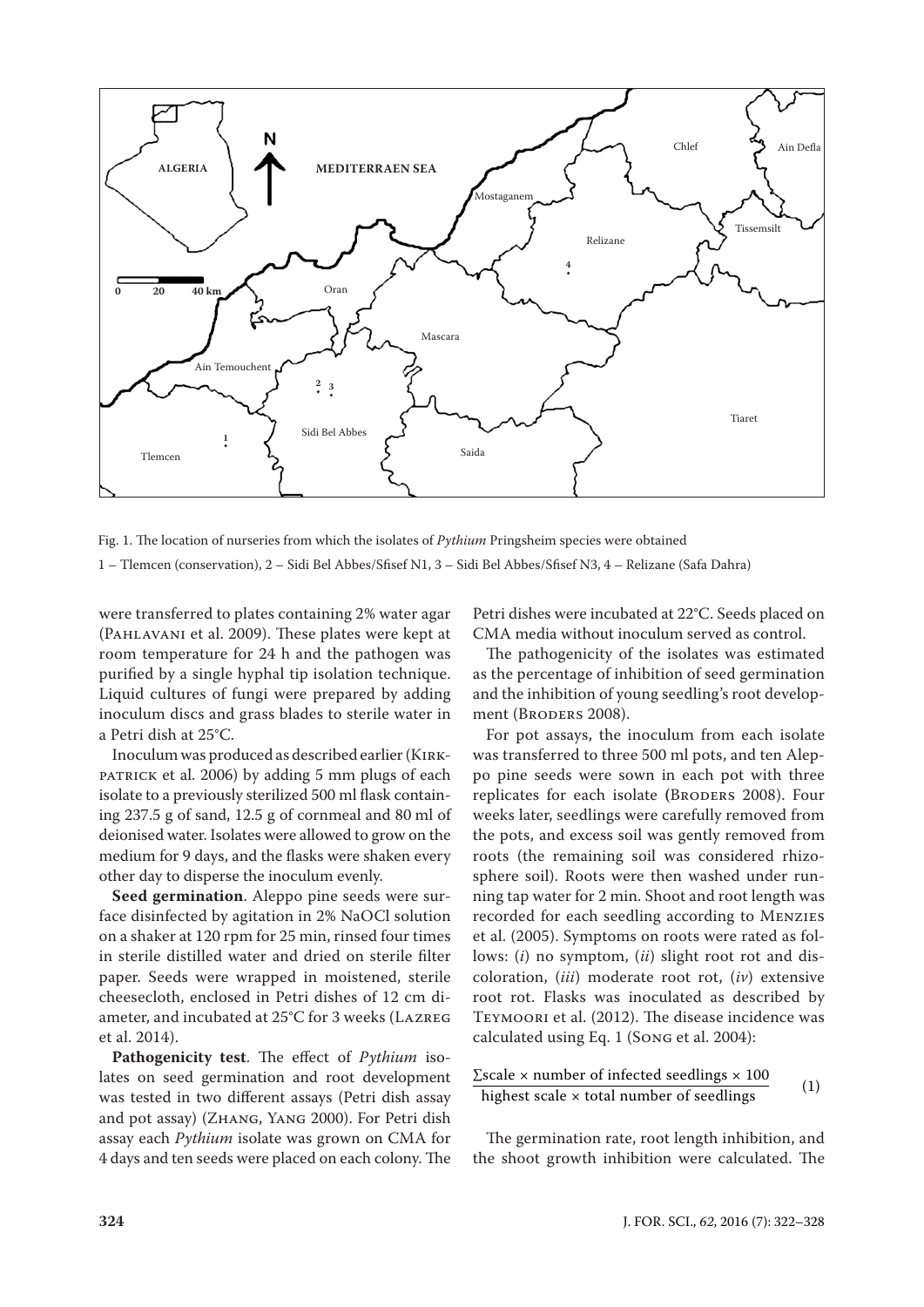seedling vigour index in each treatment was calculated by Eq. 2 (MAISURIA, PATEL 2009):

Seedling vigour index = (root length + shoot length)  $\times$  $\times$  seed germination (%) (2)

Koch's postulates were performed for all isolates tested.

**Statistical analysis**. Differences between the means were compared by one-way ANOVA at a 5% level of significance. All statistical analyses were performed using the SAS software (Version 8.1, 2000).

#### **RESULTS**

## **Effect of** *Pythium* **spp. on pine seed germination and seedling development**

All tested *Pythium* species were isolated from diseased pine seedlings with stand establishment problems. The germination and root development of pine seedlings were significantly affected by *P*. *ultimum*, *P*. *glomeratum* and *P*. *heterothallicum*. Furthermore, the germination of pine seeds inoculated with different species of *Pythium* varied considerably. Petri dish assay demonstrated that the highest inhibition percentages of seed germination (87.6 and 65.38%) were recorded for *P*. *ultimum*

(isolates U7CR, U3CR, U14CR, U2CR, U7RT, U1RT). Similarly, *P*. *heterothallicum* showed 65.38% of seed inhibition and 86.6% of root development reduction. The root growth was also significantly affected by the *Pythium* species. The latter resulted in a significant root growth reduction from 92.2 to 44.87%. The seed germination in pot assay was reduced significantly by different species of *Pythium*  (Table 2). The inhibition of germination varied from 72 to 28% and of the root growth for the *P*. *ultimum* isolates varied from 68.38 to 32.85%. All species of *P*. *ultimum* were significantly (*P* < 0.001) more pathogenic as compared to the control. However, there was also a significant reduction in the root growth  $(P < 0.001)$ . This confirms that this isolate has a negative impact on germination and seedling root development. The two tested *P*. *glomeratum* isolates (U35RS and U16RS) showed lower pathogenicity on Aleppo pine seedlings.

#### **Effect of** *Pythium* **spp. on growth parameters and pathogenicity of Aleppo pine seedlings**

*Pythium* species were able to successfully infect pine seedlings in soil experiments. All species of *Pythium* significantly reduced growth parameters of pine seedlings as compared to the control. The *Pythium* species caused necrotic lesions on the roots.

Table 2. Effect of *Pythium* isolates on seed germination and root development of Aleppo pine seedlings in Petri dish and pot assays

| No. Code |                               | Germination inhibition (%)       |                               |                                 | Root growth reduction (%)       |  |
|----------|-------------------------------|----------------------------------|-------------------------------|---------------------------------|---------------------------------|--|
|          |                               | Petri dish                       | pot                           | Petri dish                      | pot                             |  |
| 1        | U3CR                          | $73.09 \pm 3.85$ <sup>ab</sup>   | $72 \pm 4.00^a$               | $83.90 \pm 3.90$ <sup>ab</sup>  | $68.38 \pm 2.98^a$              |  |
| 2        | U7CR                          | $87.61 \pm 3.84$ <sup>a</sup>    | $60 \pm 4.00^{ab}$            | $92.2 \pm 1.58$ <sup>a</sup>    | $50.87 \pm 2.58$ bcd            |  |
| 3        | U6RR                          | $38.45 \pm 10.17^{\rm efg}$      | $40 \pm 0.00^{\text{cdef}}$   | $74.87 \pm 0.98$ abcd           | $45.11 \pm 6.21^{\rm cde}$      |  |
| 4        | U8CR                          | $53.84 \pm 6.66$ <sup>cdef</sup> | $44 \pm 4.00^{bcde}$          | $69.14 \pm 2.23$ bcdef          | $41.96 \pm 1.57$ <sup>def</sup> |  |
| 5        | U6CR                          | $57.68 \pm 3.84$ <sub>bcde</sub> | $32 \pm 10.58$ <sup>def</sup> | $76.65 \pm 1.28$ bcd            | $46.14 \pm 2.93$ <sup>cde</sup> |  |
| 6        | U14CR                         | $73.07 \pm 3.84^{ab}$            | $44 \pm 8.00^{bcde}$          | $80.63 \pm 3.82$ <sup>abc</sup> | $42.40 \pm 2.58$ <sup>def</sup> |  |
| 7        | U <sub>2</sub> R <sub>R</sub> | $61.53 \pm 3.84$ <sup>def</sup>  | $52 \pm 12.00$ <sup>bc</sup>  | $75.66 \pm 4.97$ abcd           | $51.55 \pm 4.09^{\text{bcd}}$   |  |
| 8        | U2CR                          | $73.07 \pm 10.17$ <sup>ab</sup>  | $32 \pm 4.00^{\text{def}}$    | $85.36 \pm 2.50$ <sup>ab</sup>  | $47.53 \pm 2.11$ bcde           |  |
| 9        | U4CR                          | $49.99 \pm 3.84$ <sup>cde</sup>  | $28 \pm 6.92$ <sup>ef</sup>   | $84.17 \pm 1.09^{ab}$           | $38.23 \pm 4.62$ <sup>efg</sup> |  |
| 10       | U5RT                          | $30.76 \pm 6.65$ <sup>g</sup>    | $44 \pm 4.00^{bcde}$          | $44.87 \pm 4.33^{\text{hg}}$    | $46.74 \pm 8.07^{\rm cde}$      |  |
| 11       | U12RT                         | $57.68 \pm 3.84$ <sub>bcde</sub> | $60 \pm 4.00^{ab}$            | $77.72 \pm 3.30^{\rm abc}$      | $57.25 \pm 2.69^{\rm b}$        |  |
| 12       | U7RT                          | $65.38 \pm 6.66$ <sup>abc</sup>  | $40 \pm 0.00$ <sup>cdef</sup> | $84.70 \pm 2.37$ <sup>ab</sup>  | $39.15 \pm 2.05^{\rm efg}$      |  |
| 13       | U17RT                         | $46.14 \pm 3.84$ <sup>def</sup>  | $32 \pm 4.00^{\text{def}}$    | $62.26 \pm 4.21$ bcdef          | $32.85 \pm 1.16$ <sup>fg</sup>  |  |
| 14       | U1RT                          | $69.22 \pm 3.84$ <sup>abc</sup>  | $56 \pm 4.00^{\rm abc}$       | $79.61 \pm 1.83$ <sup>abc</sup> | $54.65 \pm 2.68$ <sup>bc</sup>  |  |
| 15       | U35RS                         | $30.76 \pm 6.66$ <sup>g</sup>    | $23 \pm 8.00^{\text{def}}$    | $47.96 \pm 1.52$ <sup>fg</sup>  | $29.25 \pm 1.53$ <sup>g</sup>   |  |
| 16       | <b>U16RS</b>                  | $38.45 \pm 3.84$ <sup>fg</sup>   | $48 \pm 4.00^{bcd}$           | $46.92 \pm 8.25$ <sup>fg</sup>  | $46.94 \pm 2.74^{\rm cde}$      |  |
| 17       | U15RS                         | $65.38 \pm 6.66$ <sup>abc</sup>  | $48 \pm 4.00^{bcd}$           | $86.60 \pm 2.02$ <sup>ab</sup>  | $47.72 \pm 2.35$ bcde           |  |

means compared by one-way ANOVA, values in a column followed by different letters are significantly different from the control treatment at *P* > 0.05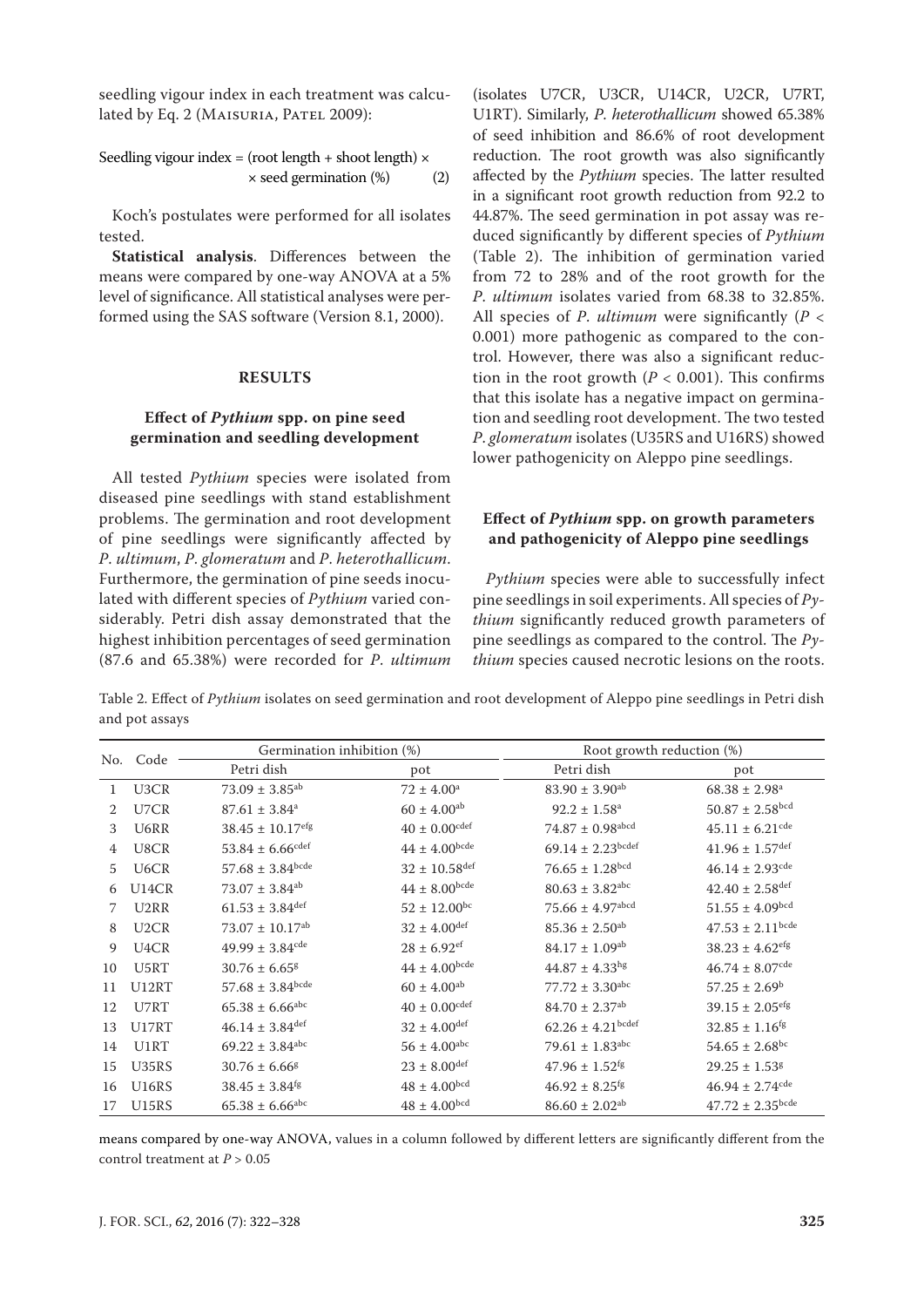Observed lesions were brown and ranged from small elongated to large coalesced lesions and, in several instances, the entire root system was colonized and decayed or the seed did not germinate at all. These species significantly decreased the seedling root length (Table 3). On the other hand, the length of the pine seedling shoots resulting from the inoculated seeds was significantly reduced. The influence of various *Pythium* species on seedling shoot and root length can be appreciated from the vigour index. The vigour index of isolates was significantly different. Our results showed that *P*. *ultimum* isolates were highly pathogenic to Aleppo pine seeds when compared to *P*. *glomeratum* and *P*. *heterothallicum*. Moreover, *P*. *ultimum* was able to cause lesions on seedling roots. Brown lesions developed on seedling roots as well as those on the root tips that restricted root growth. This species was successfully recovered from the diseased tissue upon re-isolation.

Root discoloration increased rapidly and exceeded the inoculated plants, whereas all roots of non-inoculated control plants remained white. The incidence of colonization of inoculated plant root segments by *P*. *ultimum* was higher than in the control at all sampling times. Following conventional destructive harvesting, the estimation of the shoot and root development was significantly lower in the inoculated plants as compared with those in the control (Table 3). The shoots and roots were shortened in length and discoloured. Roots of the control grew continuously during the experiment, whereas in the inoculated plants, the length of the longest root decreased over time. The root and shoot length was significantly shorter.

#### **DISCUSSION**

The present work was aimed to evaluate the pathogenicity of different *Pythium* species on Aleppo pine seedlings from Algerian forest nurseries. The ability of each *Pythium* isolate to cause damping-off (either pre- or post-emergence) was assessed by recording the number of surviving seedlings in each replicate Petri dish and pot weekly for 4 weeks and the counts were compared with the negative control. Our results revealed the presence of several *Pythium*  species in the forest nurseries of north-western Algeria. These species were implicated in pine seedling damping-off and root rot disease. Numerous *Pythium* species have already been associated with conifers, conifer seedlings, and forest nursery soils (Weber et al. 2004). Of these, *Pythium aphanidermatum* (Edson) Fitzpatrick, *Pythium debaryanum* R. Hesse, *Pythium irregulare* Buisman, *Pythium mamillatum* Meurs and *P*. *ultimum* were reported to be the most common pathogenic species of conifer seedlings (Weiland et al. 2013). *P*. *ultimum* was reported for first time in Algeria and the Mediterranean Basin as the causal organism of Aleppo pine seedling damping off (Lazreg et al. 2013).

|    | No. Code                      | Shoot growth reduction (%)     | Incidence (%)                     | Seedling vigour index              |
|----|-------------------------------|--------------------------------|-----------------------------------|------------------------------------|
| 1  | U3CR                          | $66.39 \pm 2.98$ <sup>a</sup>  | $89.67 \pm 10.33$ <sup>a</sup>    | $800 \pm 125.94^{\circ}$           |
| 2  | U7CR                          | $41.31 \pm 8.83$ <sup>cd</sup> | $77.78 \pm 11.11$ <sup>abc</sup>  | $1,850 \pm 152.75^{\rm ghi}$       |
| 3  | U6RR                          | $38.78 \pm 4.15$ <sup>cd</sup> | $57.78 \pm 4.44^{\text{defg}}$    | $2,990 \pm 245.83^{\text{cdef}}$   |
| 4  | U8CR                          | $34.97 \pm 1.41$ <sup>cd</sup> | $56.11 \pm 12.18$ <sup>defg</sup> | $2,987 \pm 183.33$ <sup>cdef</sup> |
| 5  | U6CR                          | $30.97 \pm 3.02$ <sup>d</sup>  | $51.06 \pm 2.35^{\rm efgh}$       | $3,757 \pm 638.61^{bcd}$           |
| 6  | U14CR                         | $40.04 \pm 3.73$ <sup>cd</sup> | $60.74 \pm 3.22$ <sup>cdefg</sup> | $2,873 \pm 503.01^{\text{cdef}}$   |
|    | U <sub>2</sub> R <sub>R</sub> | $44.21 \pm 3.37$ <sup>bc</sup> | $70.37\pm3.70^{\text{bcd}}$       | $2,240 \pm 710.86^{\rm fghi}$      |
| 8  | U <sub>2</sub> CR             | $35.57\pm4.54^{\rm cd}$        | $59.26 \pm 4.89$ defg             | $3,457 \pm 219.42^{\text{bcde}}$   |
| 9  | U4CR                          | $37.51\pm7.44^{\text{cd}}$     | $44 \pm 4.44^{\rm h}$             | $3,840 \pm 376.44$ bc              |
| 10 | U5RT                          | $41.31 \pm 5.85$ <sup>cd</sup> | $64.82 \pm 1.85^{\rm bede}$       | $2,810 \pm 400.55^{\rm defg}$      |
| 11 | U12RT                         | $54.52 \pm 2.93$ <sup>ab</sup> | $79.63 \pm 6.67$ <sup>ab</sup>    | $1,527 \pm 138.60^{ij}$            |
| 12 | U7RT                          | $31.22 \pm 5.33$ <sup>d</sup>  | $48.89 \pm 1.11$ <sup>efgh</sup>  | $3,377 \pm 147.69$ bcde            |
| 13 | U17RT                         | $30.19 \pm 5.00^{\text{de}}$   | $46 \pm 6.66$ <sup>fgh</sup>      | $4,040 \pm 158.22^b$               |
| 14 | U1RT                          | $54.71 \pm 2.09$ <sup>ab</sup> | $72.22 \pm 5.55^{\text{bcd}}$     | $1,730 \pm 194.25^{\text{hij}}$    |
| 15 | U35RS                         | $17.51 \pm 0.60^{\circ}$       | $34.92 \pm 1.58$ <sup>h</sup>     | $5,070 \pm 575.02^{\text{a}}$      |
| 16 | U16RS                         | $35.98 \pm 5.28$ <sup>cd</sup> | $56.66 \pm 1.66$ <sup>defg</sup>  | $2,640 \pm 160.73^{\rm efgh}$      |
| 17 | U15RS                         | $40.51 \pm 0.14$ <sup>cd</sup> | $62.50 \pm 4.16^{\text{bcdef}}$   | $2,716 \pm 190.42^{\rm efgh}$      |

Table 3. Growth parameters of Aleppo pine seedlings as influenced by different species of *Pythium* spp.

means compared by one-way ANOVA, values in a column followed by the same letters are not significantly different from the control treatment at  $P > 0.05$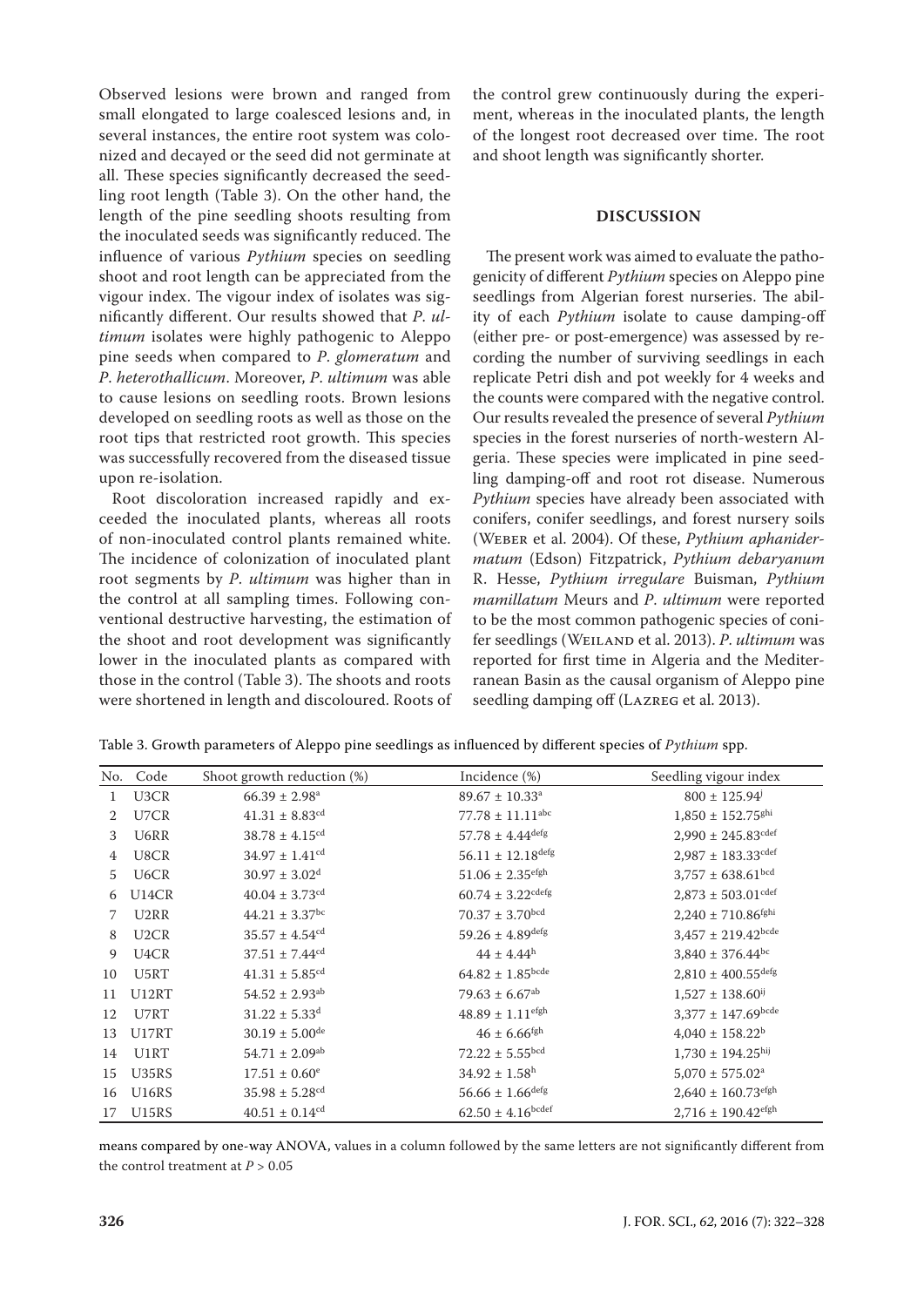Regarding the pathogenicity of *Pythium* species on Aleppo pine seedlings, the studied species were characterized as weakly or highly virulent pathogens depending on their ability to reduce seedling survival and to cause root lesions. Seedlings inoculated with *Pythium*, regardless of the species, were always more likely to have root lesions than those from the negative control treatment. The higher percentage of lesions on inoculated seedlings indicates the potential for all of the *Pythium* species tested to affect root health and to be considered as pathogens. Most damage by damping-off pathogens in forest nurseries occurs in a few weeks following germination when the root system is small and the root tissues are still relatively young and succulent (James 2012). *Pythium* species are frequently considered root "nibblers" (SUTHERLAND, DENNIS 1992), and the presence of root lesions could adversely affect seedling health. Findings we report in the present study expand the number of known *Pythium* species that are pathogenic to seedlings of Aleppo pine. The isolates of *P*. *ultimum* var. *ultimum* Trow were characterized as a highly virulent pathogen based on their ability to reduce seedling survival and cause root lesions. The results of the inoculation experiments illustrate the interspecific variation in pathogenicity of *Pythium* spp.

Weiland (2014) tested 16 *Pythium* species on Douglas-fir seedlings, although these species were classified into virulent to weakly virulent; eight species (*P*. *mamillatum*, *Pythium rostratifingens* de Cock & Lévesque, *Pythium* aff. *oopapillum* Bala, de Cock & Lévesque, *Pythium dissotocum* Drechsler, *Pythium sylvaticum* W.A. Campbell & F.F. Hendrix, *P*. *ultimum*, *Pythium* aff. *macroporum* Vaartaja & Plaats-Niterink, and *P*. *irregulare*) reduced the survival of Douglas-fir seedlings by at least 25% and were considered highly virulent species. Although the remaining species reduced seedling survival by less than 25%, these species did cause significantly more root lesions than were observed on the noninoculated seedlings, and were therefore considered weakly virulent species.

#### **CONCLUSIONS**

Results of this study indicated that *P*. *ultimum*  and *P*. *heterothallicum* may be the most important pathogens causing damping-off and root rot of pine seedlings in Algeria. Evidences are now available on the occurrence of these soil-borne pathogens as serious root rot pathogens that could be important sources of inoculum. The information obtained will serve as basic knowledge regarding pathogenicity on *Pythium* species and will facilitate the development of pathogen specific disease control practices.

#### **References**

- Broders K.D. (2008): Seed and seedling disease of corn and soybean in Ohio: The role of *Fusarium graminearum*, *Pythium* species diversity, fungicide sensitivity, *Pythium* community composition, and soil properties in disease severity. [Ph.D. Thesis.]. Columbus, Ohio State University: 204.
- Dick M.W. (1990): Keys to *Pythium*. Reading, University of Reading: 64.
- James R.L. (2012): Damping-off. In: Cram M.M., Frank M.S., Mallams K.M. (eds): Forest Nursery Pests. Agriculture Handbook No. 680. Washington, DC, USDA Forest Service: 115–116.
- Kageyama K. (2014): Molecular taxonomy and its application to ecological studies of *Pythium* species. Journal of Genetic and Plant Pathology, 80: 314–326.
- Kirkpatrick M.T., Rothrock C.S., Rupe J.C., Gbur E.E. (2006): The effect of *Pythium ultimum* and soil flooding on two soybean cultivars. Plant Disease, 90: 597–602.
- Lazreg F., Belabid L., Sanchez J., Gallego E., Bayaa B. (2014): Pathogenicity of *Fusarium* spp. associated with diseases of Aleppo pine seedlings in Algerian forest nurseries. Journal of Forest Science, 60: 115–120.
- Lazreg F., Belabid L., Sanchez J., Gallego E., Garrido-Cardinas J.A., Elhaitoum A. (2013): First report of *Globisporangium ultimum* causing *Pythium* damping-off on Aleppo pine in Algeria, Africa and the Mediterranean region. Plant Disease, 97: 1111.
- Maisuria K.M., Patel S.T. (2009): Seed germinability, root and shoot length and vigor index of soybean as influenced by rhizosphere fungi. Journal of Agricultural Sciences, 22: 1120–1122.
- Menzies J.G., Ehret D.L., Koch C., Hall J.W., Seifert K.A., Bissett J., Barr D.J.S. (2005): Fungi associated with roots of cucumber grown in different greenhouse root substrates. Canadian Journal of Botanic, 83: 80–92.
- Mezali M. (2003): Rapport sur le secteur forestier en Algérie. Available at: http://www.un.org/esa/forests/pdf/ national\_reports/unff4/algeria.pdf
- Pahlavani S., Razavi E., Kavusi F., Hasanpoor M. (2009): Influence of temperature and genotype on *Pythium* damping-off in safflower. Journal of Plant Breeding and Crop Science, 1: 1–7.
- Pankhurst C.E., McDonald H.J., Hawke B.G.H. (1995): Influence of tillage and crop rotation on the epidemiology of *Pythium* infections of wheat in a red-brown earth of South Australia. Soil Biology and Biochemistry, 27: 1065–1073.
- Plaats-Niterink A., Vander J. (1981): Monograph on the Genus *Pythium*. Studies in Mycology. Baarn, Centraalbureau voor Schimmelcultures: 242.